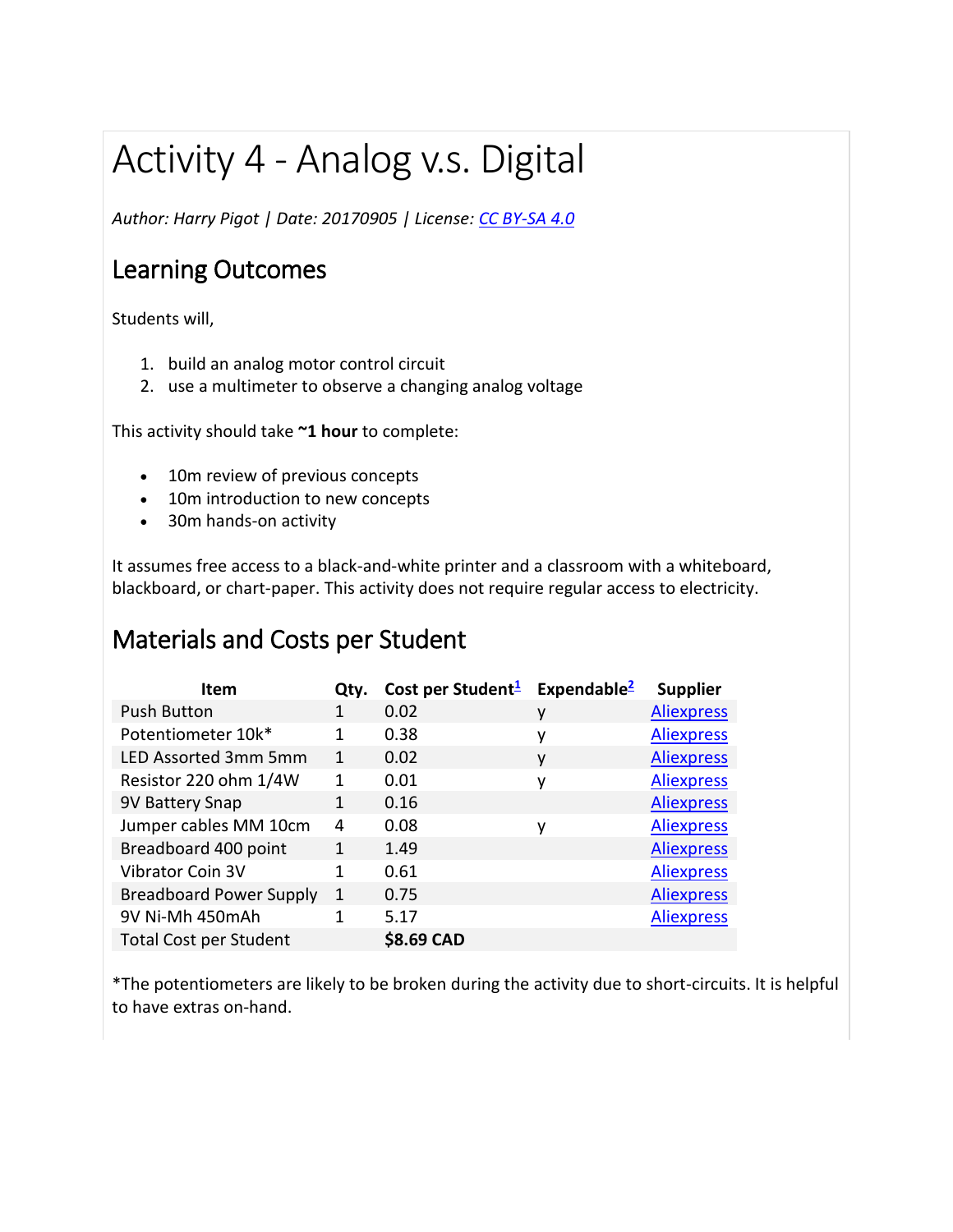# Lesson

Before class: connect each of the power supplies to a breadboard; snap the battery snaps onto the 9V batteries; print student handouts.

#### Outline:

- 1. Review
	- 1. Show the completed motor control circuit and explain the objective of the activity
	- 2. Review the rockslide analogy of electricity
	- 3. Review turning the LED circuit ON/OFF using a switch or providing providing 5V or 0V digital output from Arduino
- 2. Analog Values
	- 1. Introduce the concept of analog electronic values
	- 2. Give examples of analog applications
	- 3. Introduce potentiometer (pot): gives an range of output voltages depending on position (pinout, circuit diagram)
	- 4. Explain potentiometer function using the rock-slide analogy (multiple trees to divide voltage)
- 3. Motor Circuit Diagram
	- 1. Draw motor vibration circuit diagram.
	- 2. Give the students the handouts and materials and have them try building the circuit

#### 1. Review

- Explain that the objective of the activity is to build a circuit to control the speed of a motor
- Show a working example of the motor control circuit
- Draw the rockslide analogy of electricity
- Recall the use of a digital value from the Arduino to control the LED: ON (5V), OFF (0V)
- What if we want to turn the LED on at 1/2 brightness? Or make it strobe smoothly on and off?

## 2. Analog Values

- Analog divides a voltage into a continuous range, with an infinite number of values
- ask students to classify some examples
	- $\circ$  controlling the brightness of a light (analog)
	- $\circ$  A switch (digital) (use class light as example)
	- $\circ$  playing music on a speaker (analog)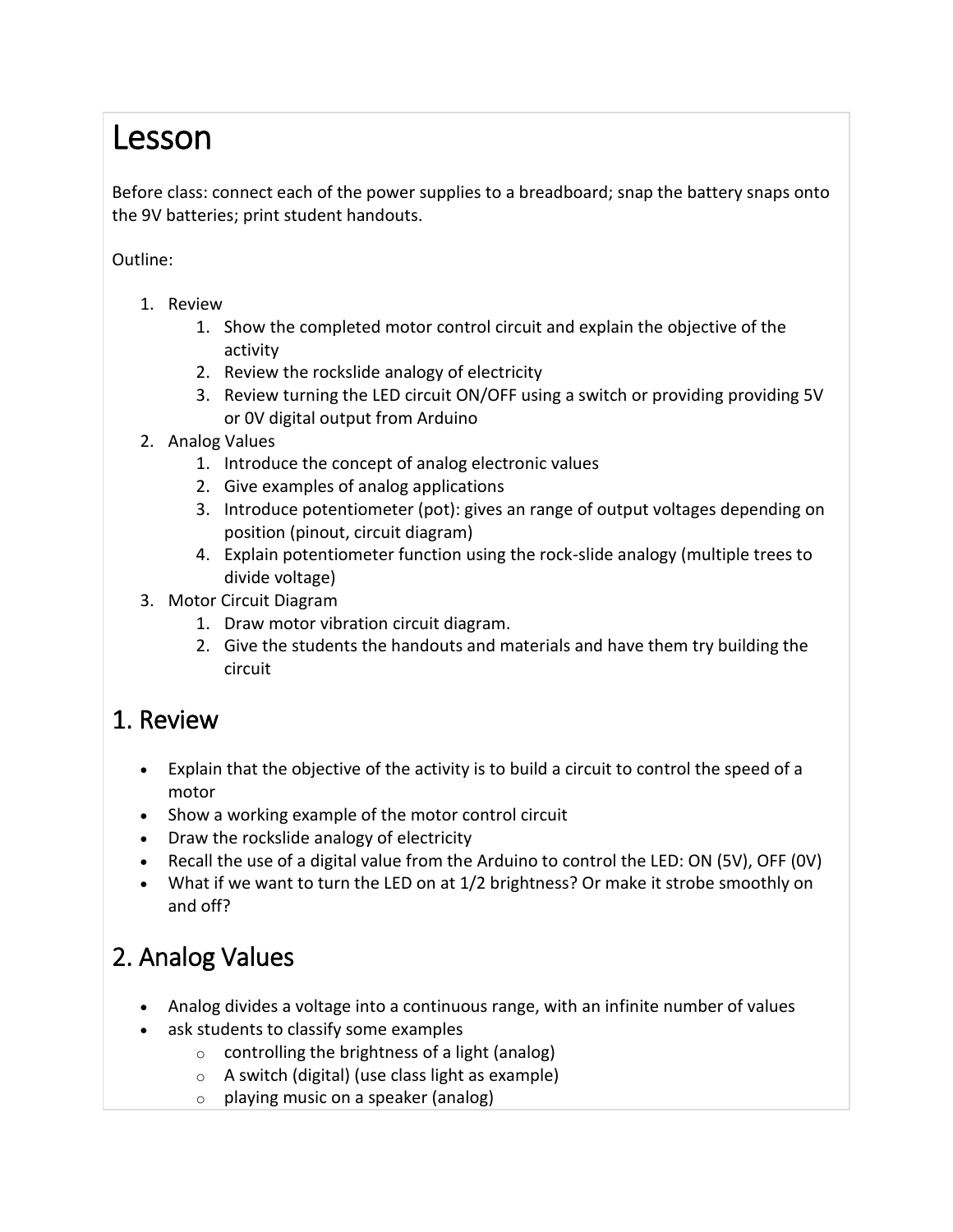- $\circ$  controlling the speed of a fan (analog) (use class fan if available)
- Rockslide analogy: energy (voltage) is lost as the rocks (current) pass through the trees. If we have 5 trees (resistors), on a 5V "hill," and the trees are all the same size, we will loose 1v as the rock passes each tree. This can be extended to 10 trees, or 100 trees, or 1000 trees, until we have an infinite number of voltage points along the "hill."

### 3. Potentiometer

- A potentiometer is a variable resistor that gives us access to one of these points on the hill
- Show a visual drawing of a pot, its circuit-diagram representation, and its pinout (see the images on the student handout)
- If we attach pin 1 to 5V, and pin 3 to GND, pin 2 will give us an analog voltage between 5V and 0V as we turn the knob
- Draw circuit examples of the potentiometer turned to different sides (different resistances), to show how pin 2 becomes connected with 5V on one side and 0V on the other, depending on how the knob it turned
- Short-circuit warning: pin 2 should never be attached directly to 0V or 5V

### 4. Motor Circuit Diagram

- Explain that the objective is to build a circuit to control the speed of a vibrating motor
- Draw circuit diagram from Student Handout, and explain the flow of current, and how the voltage applied to the motor changes using the pot
- Give the students the handouts and all of the parts needed to build the circuit and have them begin to try it out

# Challenge and Explore

Evaluate the students' understanding of the learning objectives by asking them to try the following:

- Can you add a switch to make the motor start and stop, like a digital value?
	- o Skill: Building breadboard circuits
	- o Skill: Understanding electricity (rock-slide analogy)
- Can you change the circuit so that it controls the brightness of the LED? (must combine with 220 ohm resistor to prevent burnout)
	- $\circ$  Skill: Using analog values to control a circuit
	- o Skill: Building breadboard circuits
	- o Skill: Understanding electricity (rock-slide analogy)
	- Can you control both the LED brightness and the motor together?
		- $\circ$  Skill: Using analog values to control a circuit